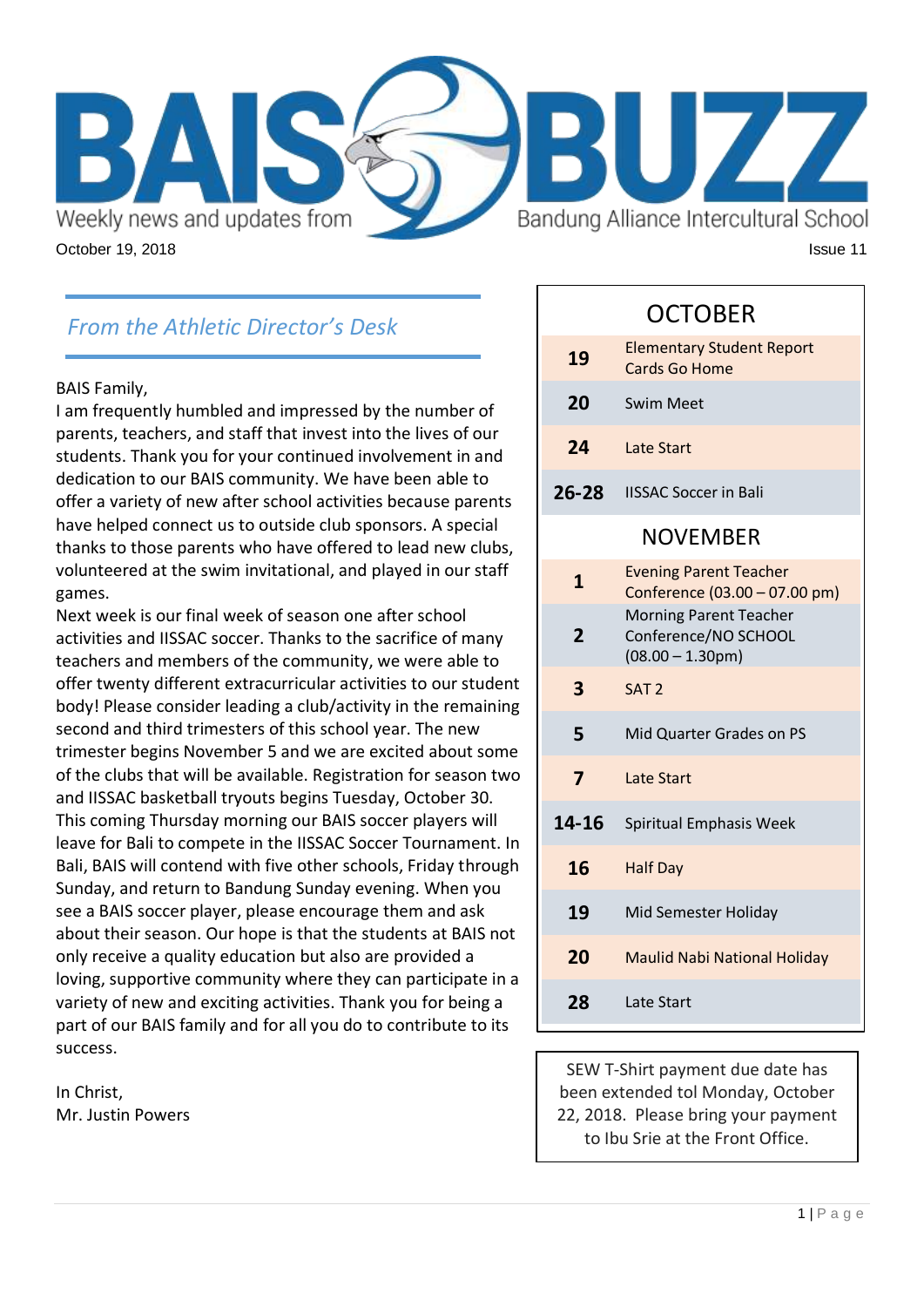

On Monday, October 29 during 6th period (12:21-12:57), Becky Wilson, a representative from [Ouchita](https://obu.edu/)  [Baptist University](https://obu.edu/) will give a presentation in the second floor computer lab (211) and will have a table set up in the lobby from 2:45-3:30. Ouchita (pronounced wash-i-tah) is a Christian university located in Arkadelphia, Arkansas, United States, and offers generous scholarships to international students. Students may bring their lunch, and parents are also welcome to attend.

On Wednesday, October 31 during 6th period (12:21-12:57), a representative from [UBC \(University of](https://you.ubc.ca/)  [British Columbia\)](https://you.ubc.ca/) will give a presentation in the second floor computer lab (211). The University of British Columbia, founded in 1908, is a global center for research, teaching, and learning, and is consistently ranked among the most prestigious international institutions, and one of the top 40 research universities, in the world. Students may bring their lunch, and parents are also welcome to attend.

------------------------------------------------------



Wednesday Oct 24 in the MPR from 4:15 to 6:15 pm Scenes 1-3 Choreography (please dress accordingly) **Performers:** All Performers **Crew:** Josiah and Angel ------------------------------------------------------------------------------------



### **For Sale: Dried Mangoes and Pineapple**

The Battle of the Books team is selling dried fruit again this year! They are a great snack for yourself or as a gift for friends/family. As an added bonus,

buying this fruit also supports the SunRei outreach in Malang!

Check out these delicious options!

- **50gr bags of dried Sunburst mangoes (sweet/sour) for Rp. 20.000 per bag**
- **50gr bags of dried Tropical Paradise mangoes (honey mango) for Rp. 20.000 per bag**
- **100gr bags of dried pineapples for Rp. 25.000 per bag**



Dried fruit will be sold next to Ibu Retno's desk at break time by the BOB team.

Want a LOT of fruit!? Of course you do, it's delicious! If you would like to make a **bulk order**, please email kellywongkar[@baisedu.org](http://baisedu.org/) with the list of what you want and it will be prepared for you. ~ Ms. Ribbens & Mrs. Wongkar

**---------------------------------------------------**

# **Athletics & Club News**

### **IISSAC Soccer**

IISSAC is next week!

- Boys Record: 5-3
- Girls Record: 1-2-2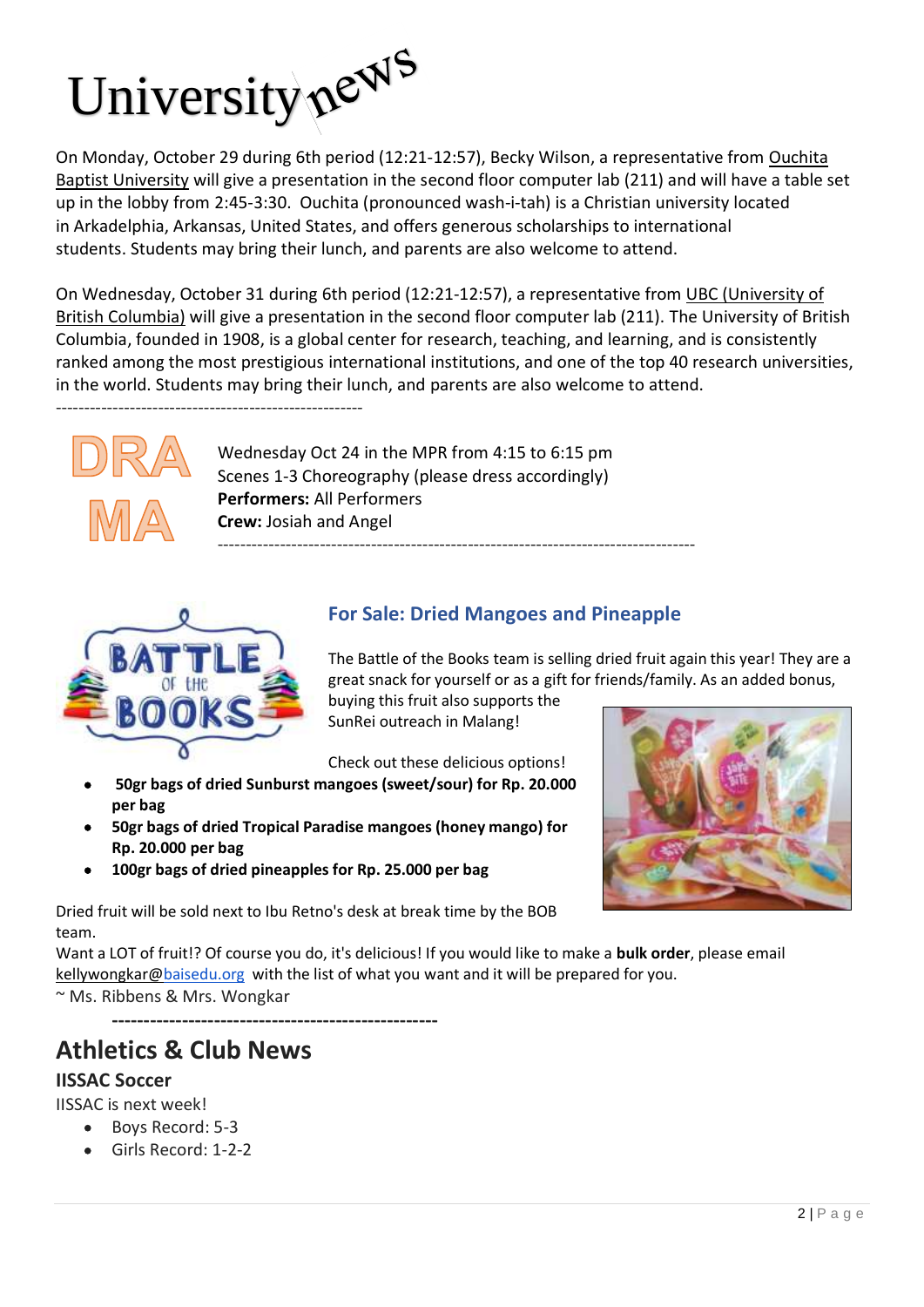- BAIS will play at BIS TODAY! Girls start at 4:00pm. Boys start at 5:00pm Please come out and support your Eagles!
- IISSAC soccer teams leave for Bali Thursday morning at 10: 30am. Good luck, Eagles!

### **After School Clubs and Activities**

 Middle School Basketball did an impressive job at the parent/staff friendly game Monday! We played a hybrid of students vs. adults for the first two quarters then mixed the teams for the second half.



Middle School Basketball includes the following students: 8<sup>th</sup> graders JiHun Shin, ChanYoung Kim, SeongHwa Park, and Emily Stanford; 7<sup>th</sup> graders HuiSo Woo, DaHae Kwon, JaeHa Jung, EunPyo (David) Park, Michael Hartono, and MinWoo Seo; 6<sup>th</sup> graders Luana Yo and JuEun Song. Thanks to the BAIS Adult team: Stan Lie, Mr. Thomas, Pak Iwan, Lin Lao shi, Miss Christensen, and Ibu Dias.

- Student Stats: SeongHwa 14 points, 3 assists, 100% free throw; EunPyo (David) 14pts, 1 assist; Emily 10pts, 2 assists; JiHun 8pts, two assists; ChanYoung 4pts, 1 assist; HuiSo 2 assists. Adult Stats: Mr. Thomas 8 points; Stan Lie 6pts; Miss Christensen 6pts, 2 assists; Pak Iwan 4pts; Lin Lao shi 4pts.
- Miss Christensen observed, "I thought they showed a very teachable spirit and I saw a lot of potential. I would be really happy to see a lot of those middle schoolers play varsity b-ball in the coming years."

Thanks to all the parents, students, and other community members that came out to cheer for our middle school team. Special thanks to  $8<sup>th</sup>$  grader Sherlock Kun Jung for helping keep the scoreboard/clock and senior Jade Kim for taking pictures for Facebook.

- Ibu Dias is coaching the middle school basketball team this year and she said, "The MS basketball team was very enthusiastic about playing in the staff basketball game last Monday. It was nice to see them playing with enthusiasm even though they were very nervous. They were intimidated since Mr. Thomas is very tall for them, and Ms. Christensen is able to run faster than many of them. But when they started to play, they really enjoyed and motivated themselves to be able to score and play together as a team." She also added, "Thank you to the parents and staff for playing with the MS basketball team, and parents who have supported their children. We will try to play with other schools Monday and Tuesday."
- Battle of the Books: On Tuesday, Oct.30 from 3:40 5pm in the library the two BAIS teams will compete to determine what team will represent BAIS against Mountainview on Nov. 10. Audience members are very much welcomed to come and watch the competition!
- Sea Tribes will have a "Fun Run" fundraiser November 24 here in Kota Baru. There will be a 10K, 5K, and 1,500m sprint competition. All proceeds go to raise money for the Sea Tribes trip in March.

### **Club Highlight of the Week: Science Club**

Miss Dickman and Angel Gunaman in the  $8<sup>th</sup>$  grade created the science club this year. The club meets every Wednesday, 2:50 – 3:30. When asked why Angel wanted to start the science club she said, "I created this club to spread my love of science to other people. Science has always been a growing field in the outside world, and I want other kids to experience it." Her favorite experiment this year was "our elephant's toothpaste project, since I was able to teach exothermic and endothermic reactions to the other middle school kids. I especially enjoyed the part where we blew stuff up!"